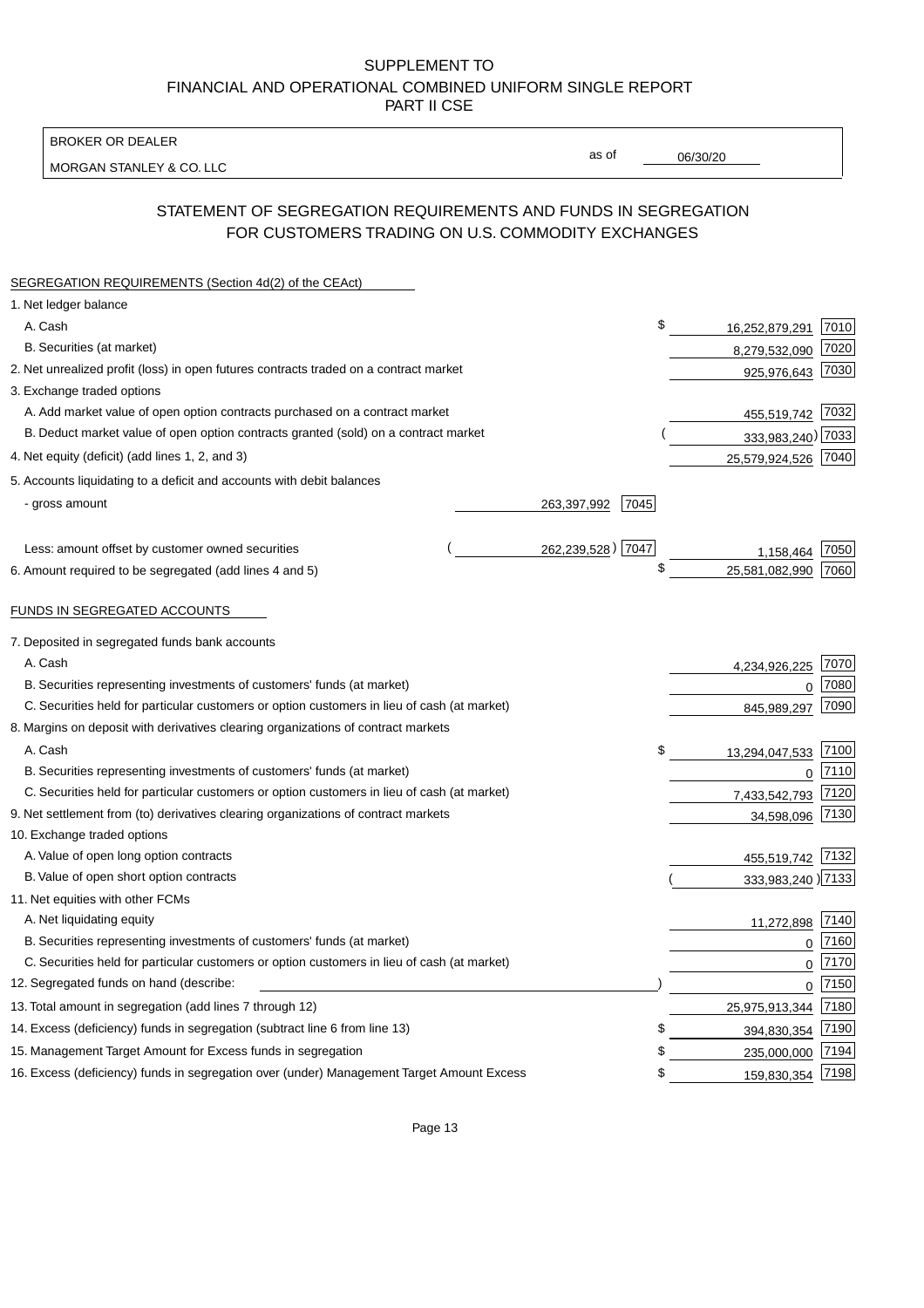| <b>BROKER OR DEALER</b>                                                                                  |                | as of |          |           |
|----------------------------------------------------------------------------------------------------------|----------------|-------|----------|-----------|
| MORGAN STANLEY & CO. LLC                                                                                 |                |       | 06/30/20 |           |
| STATEMENT OF SEGREGATION REQUIREMENTS AND FUNDS IN SEGREGATION<br>FOR CUSTOMERS' DEALER OPTIONS ACCOUNTS |                |       |          |           |
| 1. Amount required to be segregated in accordance<br>with Commission regulation 32.6                     |                | \$    |          | 7200      |
| 2. Funds in segregated accounts                                                                          |                |       |          |           |
| A. Cash                                                                                                  | \$<br>$\Omega$ | 7210  |          |           |
| B. Securities (at market)<br>C. Total                                                                    | $\Omega$       | 7220  |          | 7230<br>∩ |
| 3. Excess (deficiency) funds in segregation                                                              |                |       |          |           |
| (subtract line 2.C from line 1)                                                                          |                |       |          | 0 7240    |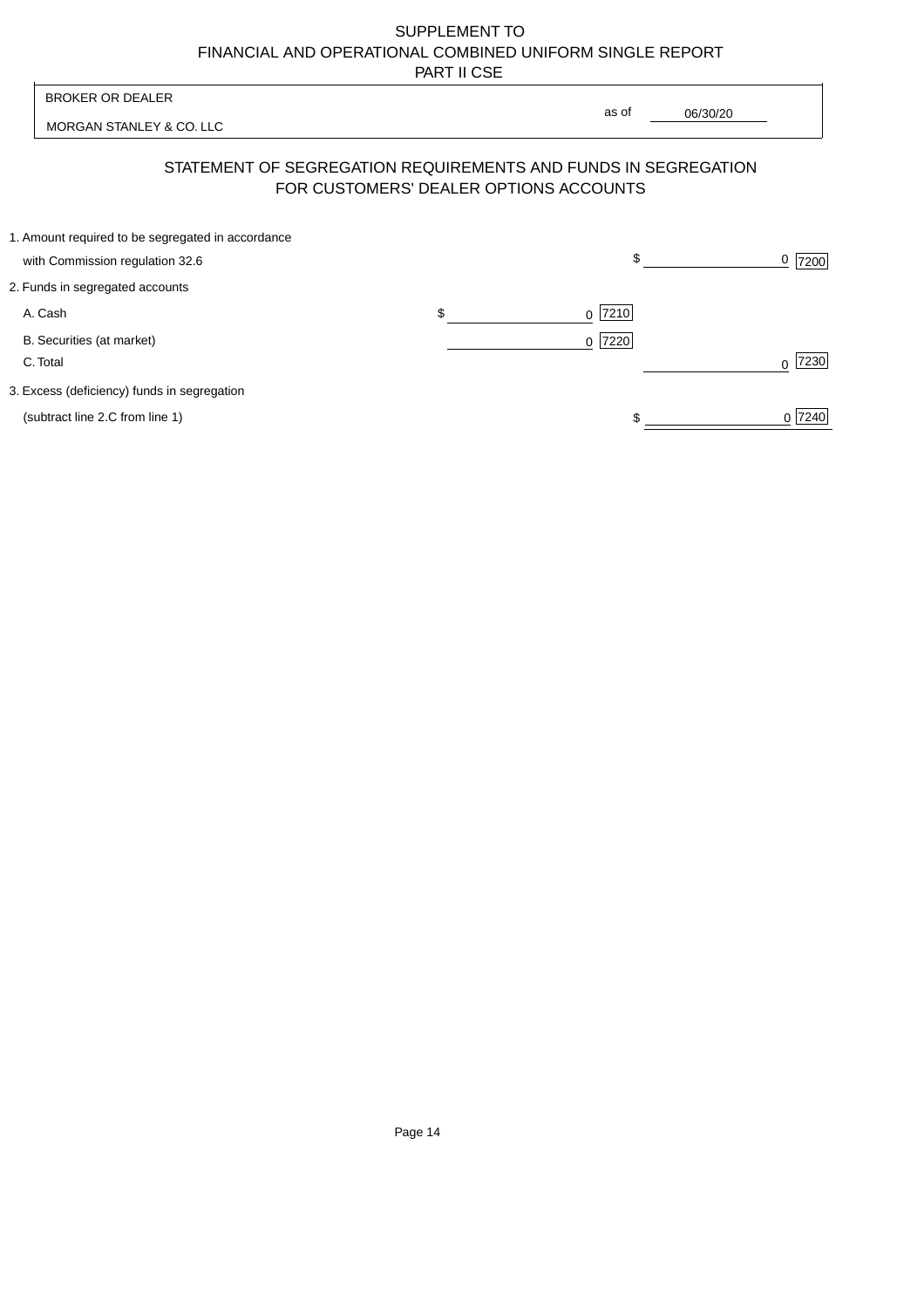PART II CSE

| BROKER OR DEALER         |       |          |
|--------------------------|-------|----------|
|                          | as of | 06/30/20 |
| MORGAN STANLEY & CO. LLC |       |          |

### STATEMENT OF SECURED AMOUNTS AND FUNDS HELD IN SEPARATE ACCOUNTS PURSUANT TO COMMISSION REGULATION 30.7

#### FOREIGN FUTURES AND FOREIGN OPTIONS SECURED AMOUNTS

| Amount required to be set aside pursuant to law, rule or regulation of a foreign government<br>or a rule of a self-regulatory organization authorized thereunder |  |                    | \$<br>0             | 7305 |
|------------------------------------------------------------------------------------------------------------------------------------------------------------------|--|--------------------|---------------------|------|
| 1. Net ledger balance - Foreign Futures and Foreign Option Trading - All Customers                                                                               |  |                    |                     |      |
| A. Cash                                                                                                                                                          |  |                    | \$<br>4,353,965,007 | 7315 |
| B. Securities (at market)                                                                                                                                        |  |                    | 3,145,865,766       | 7317 |
| 2. Net unrealized profit (loss) in open futures contracts traded on a foreign board of trade                                                                     |  |                    | 207,932,436         | 7325 |
| 3. Exchange traded options                                                                                                                                       |  |                    |                     |      |
| A. Market value of open option contracts purchased on a foreign board of trade                                                                                   |  |                    | 7,743,957           | 7335 |
| B. Market value of open contracts granted (sold) on a foreign board of trade                                                                                     |  |                    | (15,092,974)        | 7337 |
| 4. Net equity (deficit) (add lines 1.2. and 3.)                                                                                                                  |  |                    | \$<br>7,700,414,192 | 7345 |
| 5. Accounts liquidating to a deficit and accounts with                                                                                                           |  |                    |                     |      |
| debit balances - gross amount                                                                                                                                    |  | 7351<br>26,823,339 |                     |      |
| Less: amount offset by customer owned securities                                                                                                                 |  | 25,190,330) 7352   | 1,633,009           | 7354 |
| 6. Amount required to be set aside as the secured amount - Net Liquidating Equity Method (add lines 4 and 5)                                                     |  |                    | \$<br>7,702,047,201 | 7355 |
| 7. Greater of amount required to be set aside pursuant to foreign jurisdiction (above) or line 6.                                                                |  |                    | \$<br>7,702,047,201 | 7360 |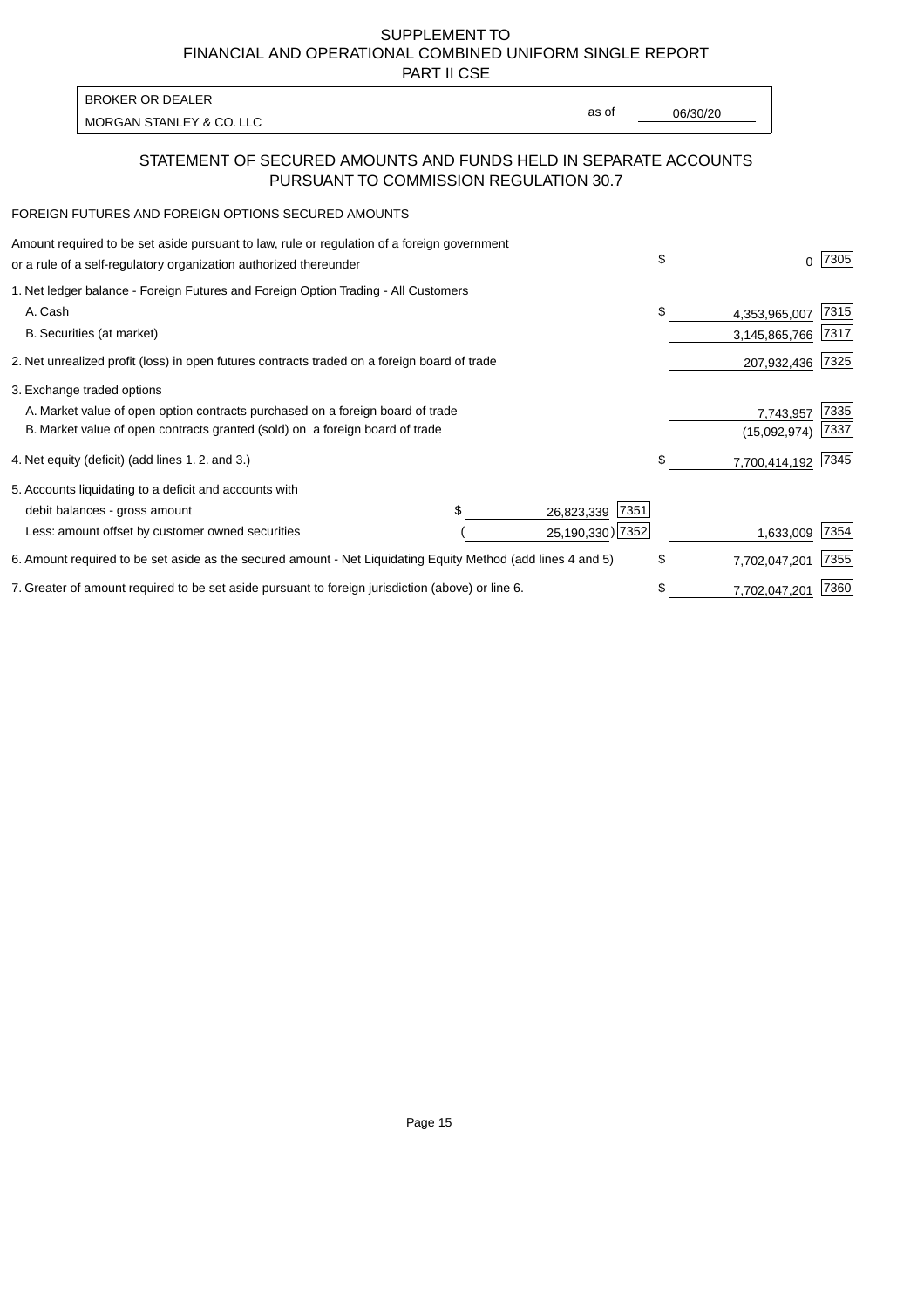BROKER OR DEALER

MORGAN STANLEY & CO. LLC

06/30/20

as of

## STATEMENT OF SECURED AMOUNTS AND FUNDS HELD IN SEPARATE ACCOUNTS PURSUANT TO COMMISSION REGULATION 30.7

#### FUNDS DEPOSITED IN SEPARATE REGULATION 30.7 ACCOUNTS

| 1. Cash in banks                                                                       |      |                                    |           |                    |
|----------------------------------------------------------------------------------------|------|------------------------------------|-----------|--------------------|
| A. Banks located in the United States                                                  | \$   | 177,117,039 7500                   |           |                    |
| B. Other banks qualified under Regulation 30.7                                         |      |                                    |           |                    |
| Name(s):                                                                               | 7510 | 506,068,165 7520 \$                |           | 683, 185, 204 7530 |
| 2. Securities                                                                          |      |                                    |           |                    |
| A. In safekeeping with banks located in the United States                              | \$   | 903,841,830 7540                   |           |                    |
| B. In safekeeping with other banks qualified under Regulation 30.7                     |      |                                    |           |                    |
| Name(s):                                                                               | 7550 |                                    | $0$  7560 | 903,841,830 7570   |
| 3. Equities with registered futures commission merchants                               |      |                                    |           |                    |
| A. Cash                                                                                | \$   | 14,226,124                         | 7580      |                    |
| <b>B.</b> Securities                                                                   |      |                                    | $0$ 7590  |                    |
| C. Unrealized gain (loss) on open futures contracts                                    |      | 2,684,461                          | 7600      |                    |
| D. Value of long option contracts                                                      |      |                                    | $0$ 7610  |                    |
| E. Value of short option contracts                                                     |      |                                    | $0)$ 7615 | 16,910,585 7620    |
| 4. Amounts held by clearing organizations of foreign boards of trade                   |      |                                    |           |                    |
| Name(s):                                                                               | 7630 |                                    |           |                    |
| A. Cash                                                                                | \$   |                                    | $0$ 7640  |                    |
| <b>B.</b> Securities                                                                   |      |                                    | $0$ 7650  |                    |
| C. Amount due to (from) clearing organizations - daily variation                       |      | 0                                  | 7660      |                    |
| D. Value of long option contracts                                                      |      |                                    | 0 7670    |                    |
| E. Value of short option contracts                                                     |      |                                    | $0)$ 7675 | $0^{7680}$         |
| 5. Amounts held by members of foreign boards of trade                                  |      |                                    |           |                    |
| Name(s):                                                                               | 7690 |                                    |           |                    |
| A. Cash                                                                                | \$   | 3,883,385,745 7700                 |           |                    |
| <b>B.</b> Securities                                                                   |      | 2,242,023,936 7710                 |           |                    |
| C. Unrealized gain (loss) on open futures contracts                                    |      | 205,247,975 7720                   |           |                    |
| D. Value of long option contracts                                                      |      | 7,743,957 7730                     |           |                    |
| E. Value of short option contracts                                                     |      | $(15,092,974)$ <sup>)</sup> [7735] |           | 6,323,308,639 7740 |
| 6. Amounts with other depositories designated by a foreign board of trade              |      |                                    |           |                    |
| Name(s):                                                                               | 7750 |                                    |           | 0 7760             |
| 7. Segregated funds on hand (describe:                                                 |      |                                    |           | 0 7765             |
| 8. Total funds in separate section 30.7 accounts                                       |      |                                    |           | 7,927,246,258 7770 |
| 9. Excess (deficiency) set Aside Funds for Secured Amount (subtract Line 7 Secured     |      |                                    |           |                    |
| Statement page 15 from Line 8)                                                         |      |                                    | \$        | 225,199,057 7380   |
| 10. Management Target Amount for Excess funds in separate section 30.7 accounts        |      |                                    | \$        | 140,000,000 7780   |
| 11. Excess (deficiency) funds in separate 30.7 accounts over (under) Management Target |      |                                    | \$        | 85,199,057 7785    |
|                                                                                        |      |                                    |           |                    |